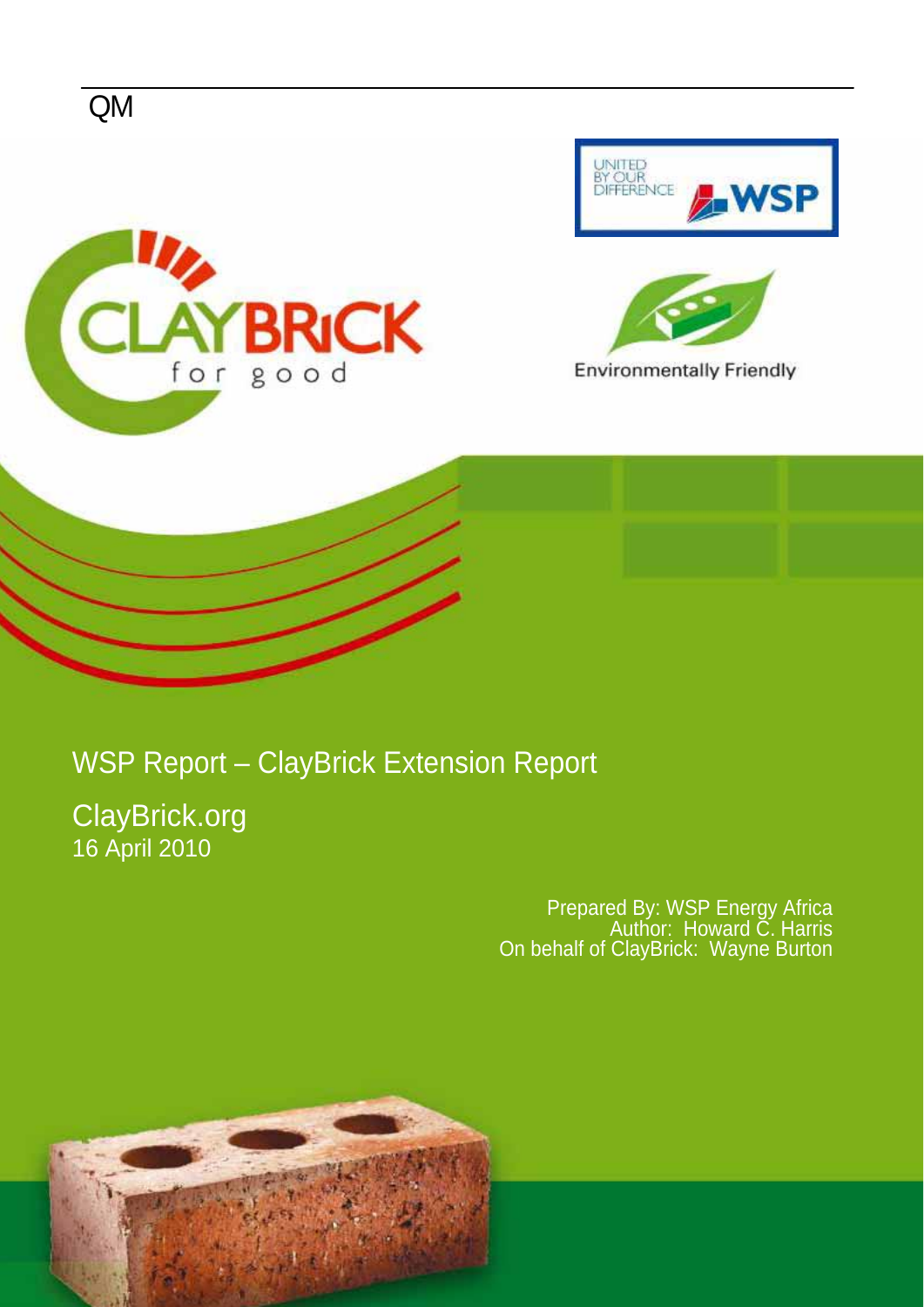

### WSP Report – ClayBrick Extension Report ClayBrick.org

16 April 2010

| Issue/revision | Issue 1 | Revision 1 | Revision 2 | Revision 3 |
|----------------|---------|------------|------------|------------|
| Remarks        |         |            |            |            |
| Date           |         |            |            |            |
| Prepared by    |         |            |            |            |
| Signature      |         |            |            |            |
| Checked by     |         |            |            |            |
| Signature      |         |            |            |            |
| Authorised by  |         |            |            |            |
| Signature      |         |            |            |            |
| Project number |         |            |            |            |
| File reference |         |            |            |            |

**WSP Group SA (Pty) Ltd South View, Bryanston Place 199 Bryanston Drive Bryanston Johannesburg 2157** 

**Tel: +27(0) 11 361 1300 Fax: +27(0) 11 361 1301 http://www.wspgroup.co.za** 

Reg. No: 1999/008928/07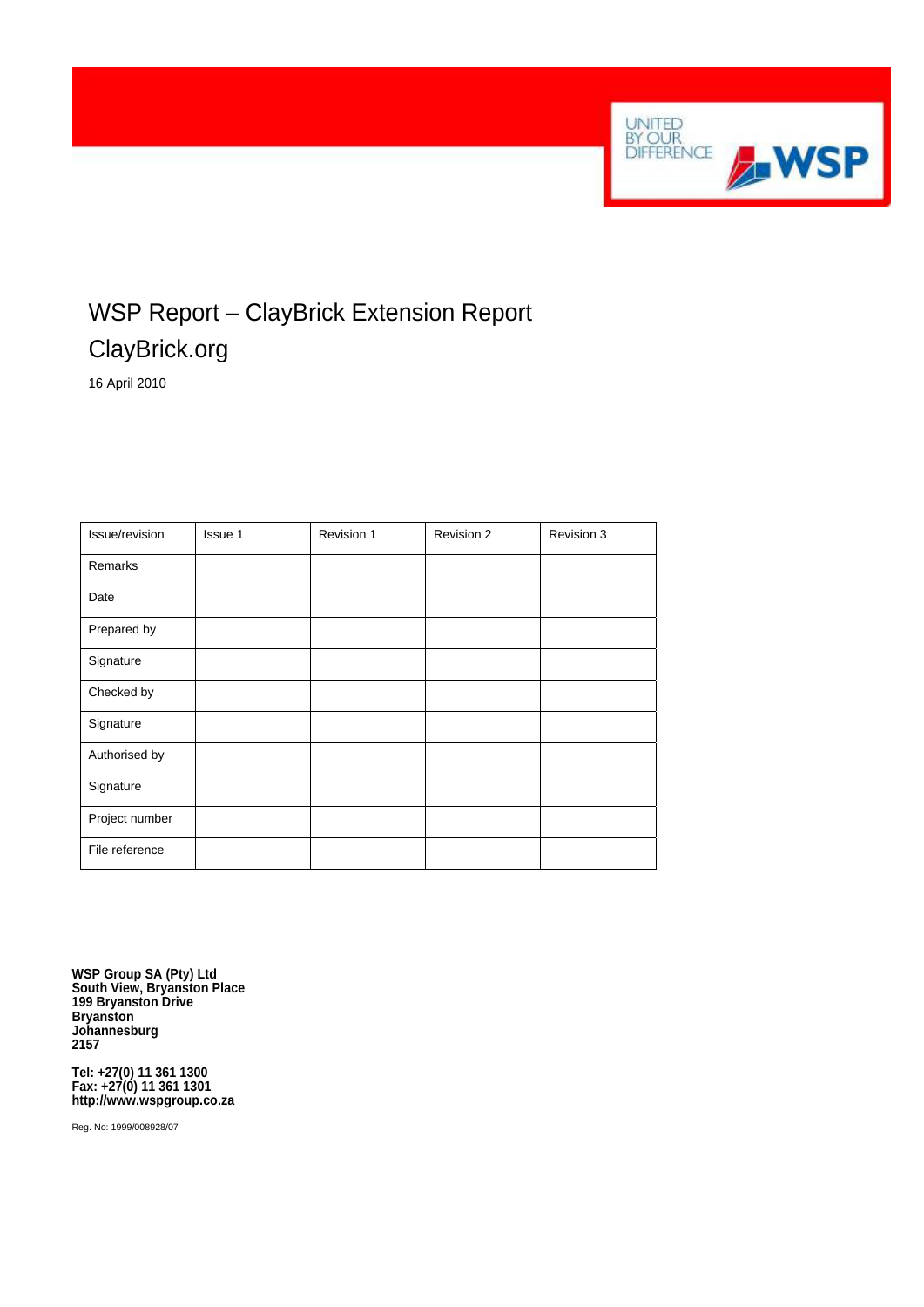## **Contents**

| <b>EXECUTIVE SUMMARY</b> | 1                                                                       |              |  |
|--------------------------|-------------------------------------------------------------------------|--------------|--|
| 1                        | <b>Introduction</b>                                                     | $\mathbf{2}$ |  |
| $\overline{2}$           | <b>SANS 204 Walling Deemed To Satisfy Requirements</b>                  | 3            |  |
| 3                        | <b>Additional Walling Systems</b>                                       | 4            |  |
| 4                        | Combinations Of Thermal Capacity & Resistance To Comply With SANS 204 5 |              |  |
| 5                        | <b>Methodology</b>                                                      | 6            |  |
| 6                        | <b>Results</b>                                                          | 7            |  |
| 7                        | <b>Conclusion</b>                                                       | 8            |  |
| 8                        | Recommendation                                                          | 9            |  |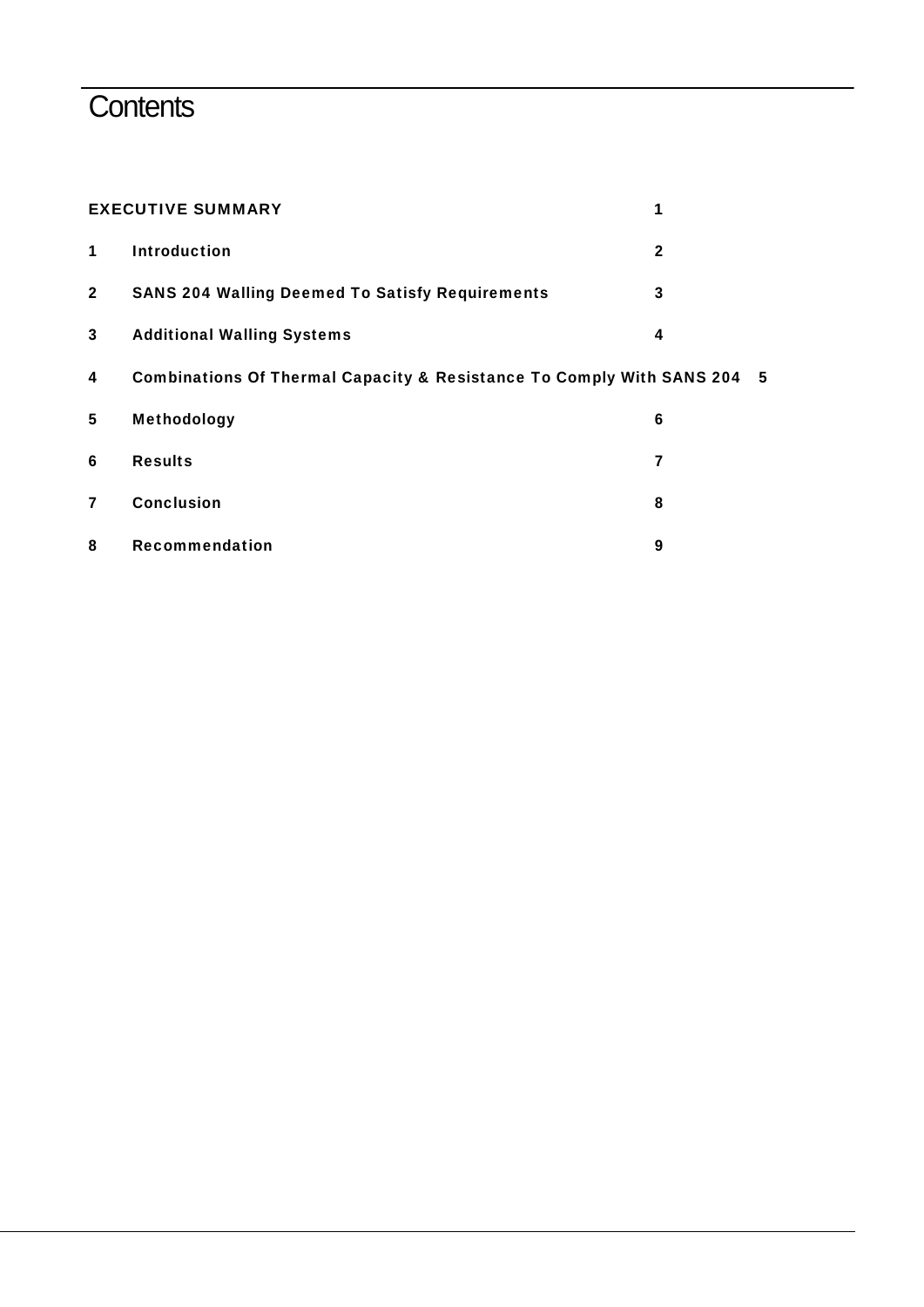## Executive Summary

The determination of the energy usage premium allied to the use of external walling systems that do not comply with the deemed-to satisfy (DTS) requirements for walling with a surface density greater than 180kg/m2, in the SANS 204 standard for Energy Efficiency in Buildings.

### **Author**

H.C.Harris (Technical Director)

**For the Clay Brick Association** 

A.W. Burton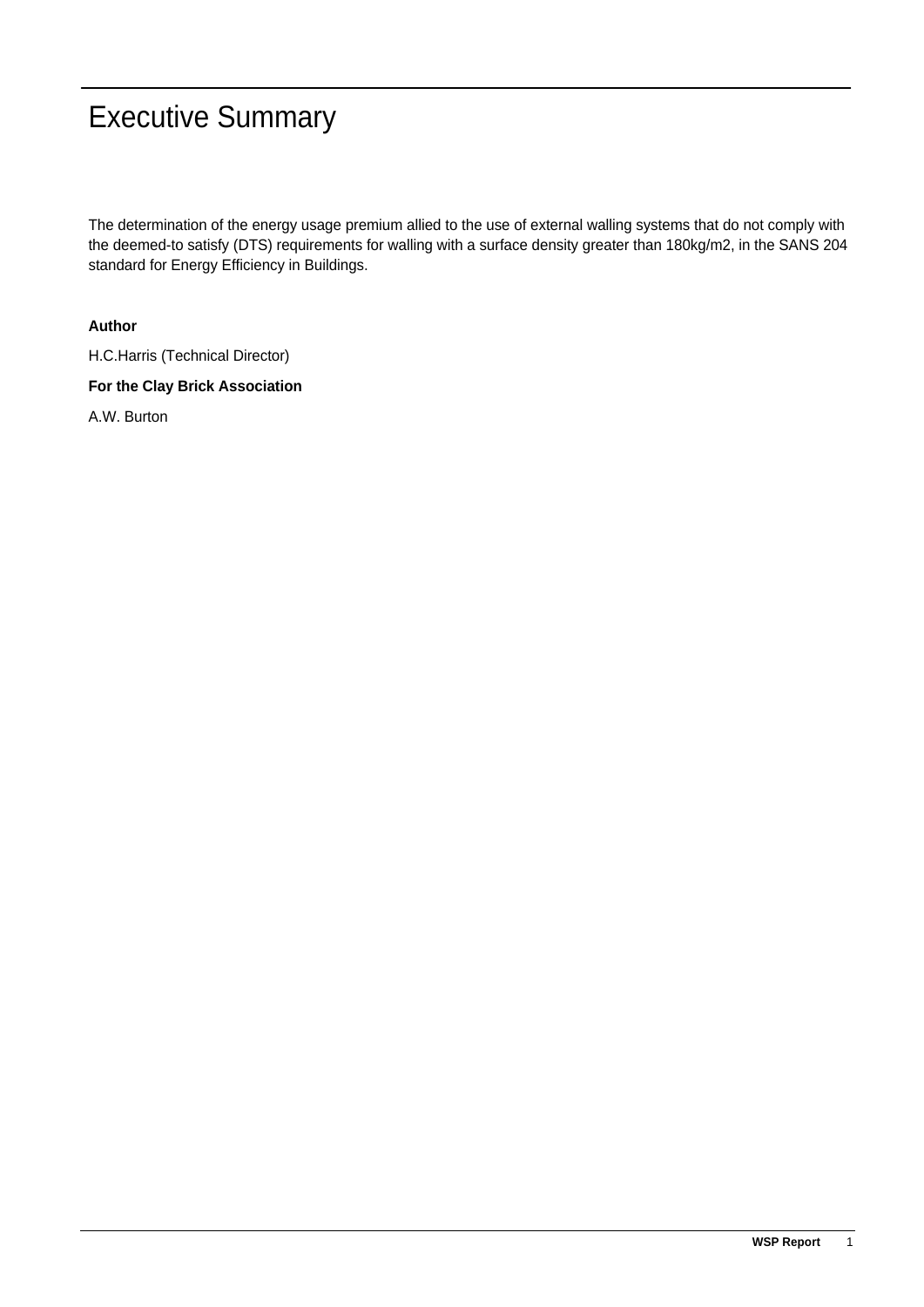## 1 Introduction

The Clay Brick Association recently funded research with the objective of developing scientifically based deemed-tosatisfy requirements for external walling in South Africa. After a process of critical peer review, this research has culminated in the final report dated 1 March 2010. This work was carried by WSP Energy Africa in conjunction with Professor Dieter Holm as specialist consultant, and resulted in a recommendation that a table of minimum CR values be adopted into the standard. Any wall system would, therefore, have to achieve said values to be deemed-to-satisfy. A further recommendation was that should wall systems with low thermal capacity and / or thermal resistance be selected for a building design, then such a design should be subjected to a rational approach by a competent person.

The WSP report was reviewed by the members of the SABS Steering Committee 59G and was accepted as the basis for a table of deemed-to satisfy CR product requirements for walling systems of surface density greater than 180kg/m2. This was to allow walling systems of less density, typically of low thermal capacity and higher thermal resistance, to also be deemed-to-satisfy. The Clay Brick Association noted the concern of the committee with this situation as the research showed that walls should contain minimum levels of both thermal capacity and resistance if energy efficiency goals are to be achieved.

In order to quantify this concern, the Clay Brick Association has extended the research project to include some further modelling of the same building designs which were developed in the research process, with three alternative low mass / surface density walling systems.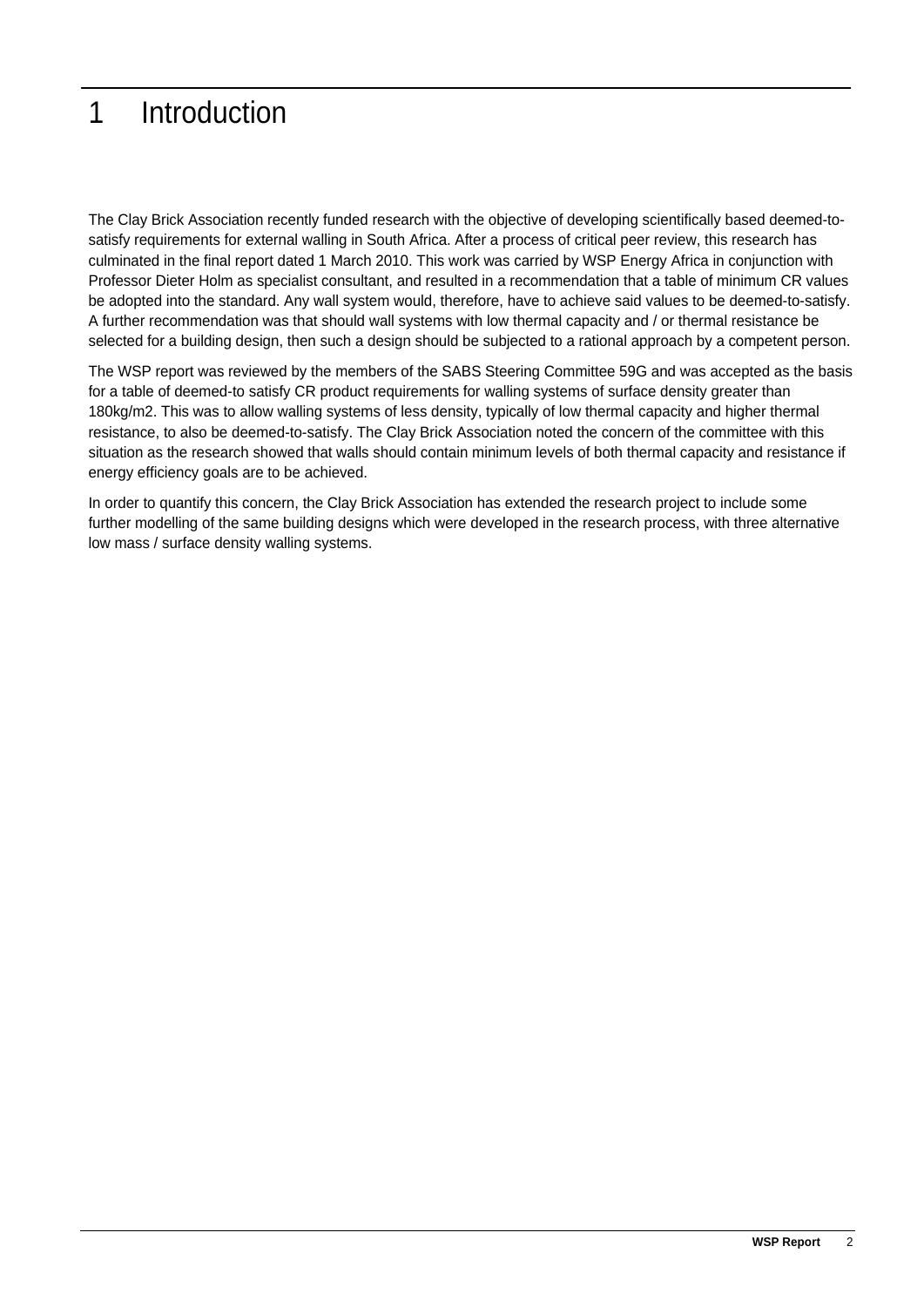# 2 SANS 204 Walling Deemed To Satisfy Requirements

The following table of C \* R Products was developed and adopted for SANS 204 external walling requirements:

| Optimal Thermal Capacity & Resistance Product by Region and Occupancy (h) |        |     |    |     |     |    |     |
|---------------------------------------------------------------------------|--------|-----|----|-----|-----|----|-----|
| Occupancy Group                                                           | Region |     | 2  | 3   | 4   | 5  | 6   |
| Residential                                                               |        | 100 | 80 | 80  | 100 | 60 | 90  |
| Office & Institutional                                                    |        | 80  | 80 | 100 | 100 | 80 | 80  |
| Retail                                                                    |        | 80  | 80 | 120 | 80  | 60 | 100 |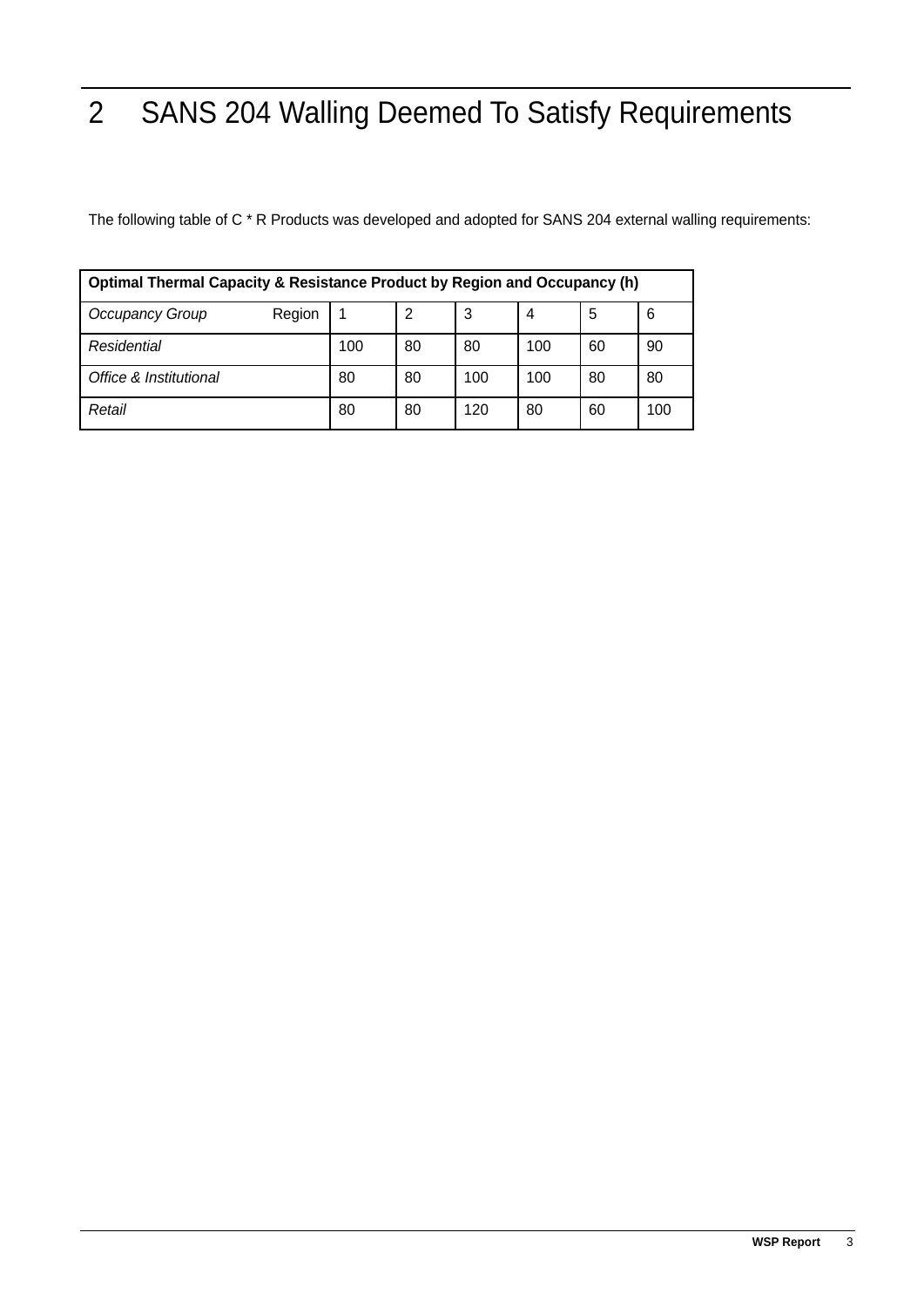## 3 Additional Walling Systems

The following additional walling systems were evaluated:

- A light steel frame structure, without thermal insulation (low capacity and resistance).
- A light steel frame structure, with thermal insulation to SANS 204 requirements for low mass surface density walling (low capacity and high resistance).
- A 140mm hollow concrete block wall with 12mm sand cement plaster internally, bagged and painted externally (moderate capacity and low resistance).
- Solid brick (106mm wide) double wall, no cavity (high capacity and moderate resistance).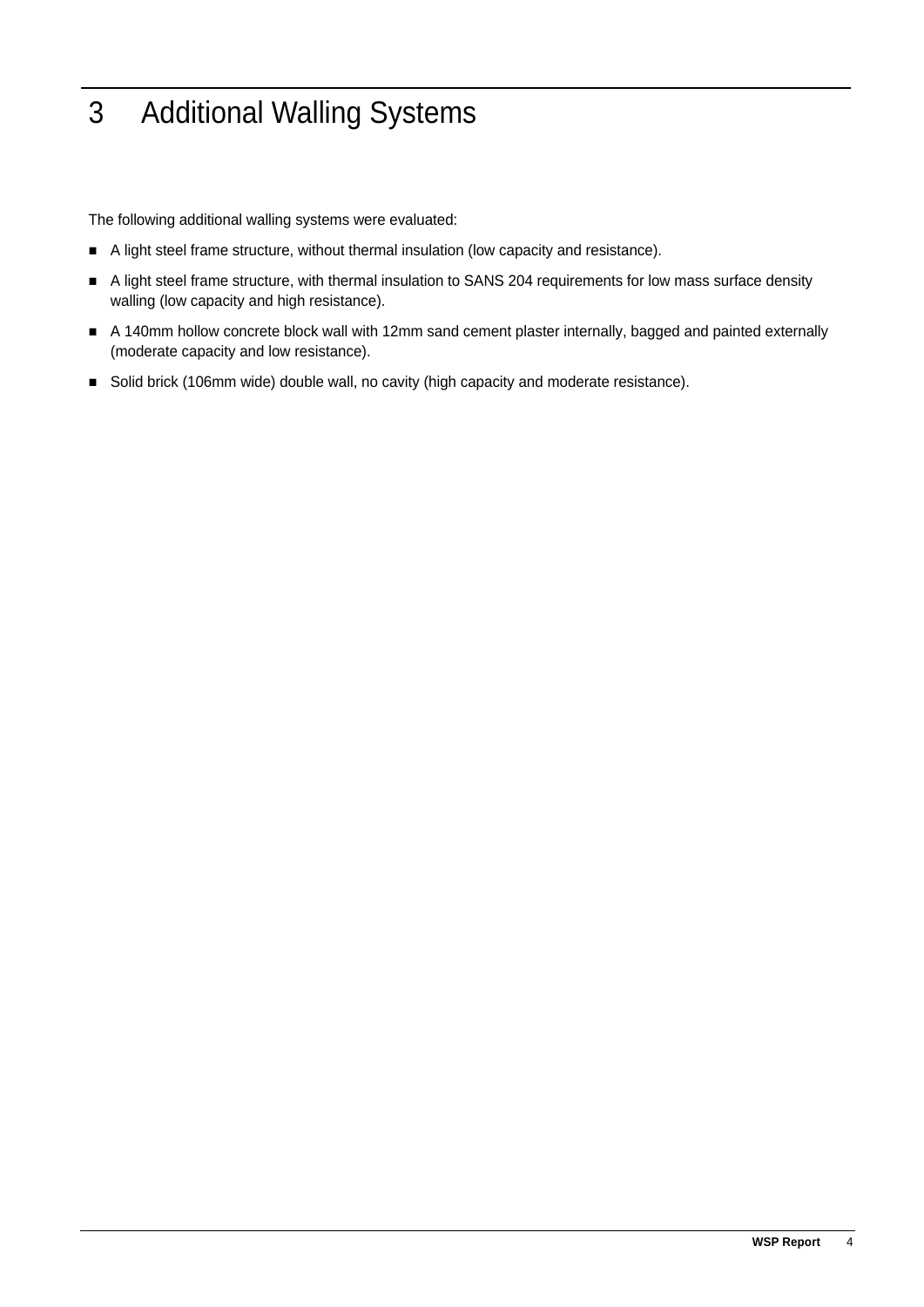## 4 Combinations Of Thermal Capacity & Resistance To Comply With SANS 204

The table below is based on the standard 106mm facing brick and common plaster brick in a so called double brick wall, with added insulation installed in the cavity as is required to meet the various determined performance levels for energy efficiency, as per SANS 204. The cost data was provided by WSP Green-by-Design, as part of previous research work performed for Corobrik. From discussion with building contractors it was ascertained that to attribute a cost to creating the cavity wall was unnecessary as there was very little extra labour and no additional material added when building double brick cavity walls, and the foundations thereto.

#### **Thermal capacity & resistance combinations to meet DTS requirements and the cost thereof**

| $C * R$ | Thermal       | Thermal       | Thermal               | Thermal         | Added thermal         | Added thermal  | Cost of        | Added cost    |
|---------|---------------|---------------|-----------------------|-----------------|-----------------------|----------------|----------------|---------------|
| product | capacity      | capacity      | resistance            | resistance of   | resistance            | insulation     | added          | of improving  |
| (h)     | (kJ/K) of     | $(Wh/K)$ of   | requirement to        | masonry         | (m <sup>2</sup> .K/W) | thickness (mm) | thermal        | Energy        |
|         | wall per $m2$ | wall per $m2$ | achieve C*R           | portion of wall |                       |                | insulation per | Efficiency of |
|         |               |               | product               | $(m^2.K/W)$     |                       |                | m <sup>2</sup> | residential   |
|         |               |               | (m <sup>2</sup> .K/W) |                 |                       |                |                | design        |
|         |               |               |                       |                 |                       |                |                |               |
| 40      | 326           | 90.56         | 0.44                  | 0.44            | 0.00                  | $\mathbf 0$    | R 0.00         | R 0.00        |
| 60      | 326           | 90.56         | 0.66                  | 0.44            | 0.22                  | $\Omega$       | R 0.00         | R 0.00        |
| 80      | 326           | 90.56         | 0.88                  | 0.44            | 0.44                  | 20             | R 15.00        | R 1,897.50    |
| 90      | 326           | 90.56         | 0.99                  | 0.44            | 0.55                  | 25             | R 20.48        | R 2,591.13    |
| 100     | 326           | 90.56         | 1.10                  | 0.44            | 0.66                  | 30             | R 21.58        | R 2,729.43    |
| 120     | 326           | 90.56         | 1.33                  | 0.44            | 0.89                  | 40             | R 23.76        | R 3,006.02    |

#### Assumptions

| Thermal conductivity selection W/m.K           | 0.045             |
|------------------------------------------------|-------------------|
| Thermal capacity selection kJ/m <sup>2</sup> K | 326               |
| Thermal resistance of walling                  | 0.44              |
| Cost per added mm of insulation                | R <sub>0.22</sub> |
| Basic cost of 20mm insulation $R/m^2$          | R 15.00           |
| Area of walling in house $m2$                  | 126.5             |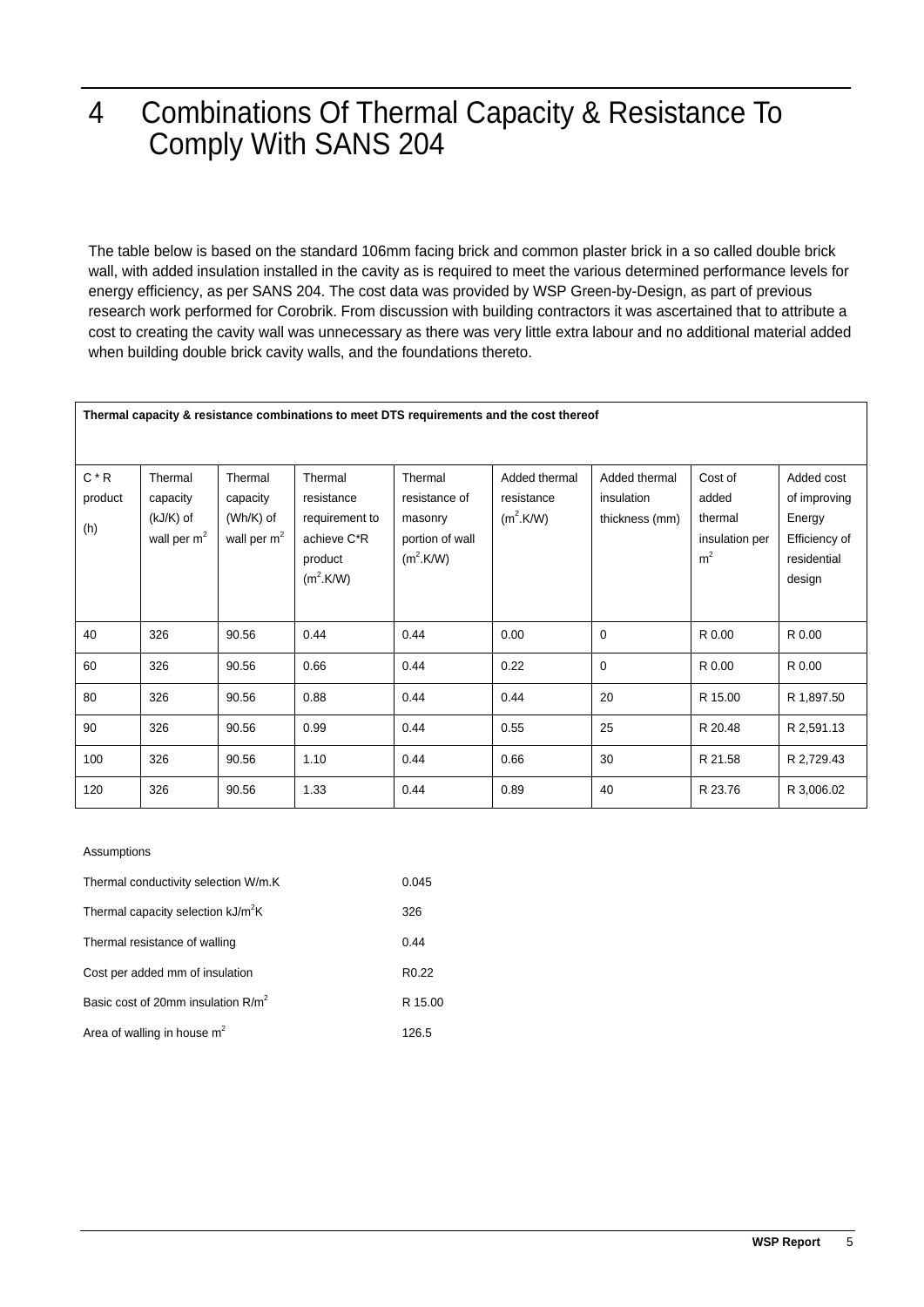## 5 Methodology

The basic building designs modelled in this project were as developed for the research project into deemed-to-satisfy requirements for SANS 204. These are synthetic building designs which are intended to test the thermal efficiency of walling systems, and therefore exclude other high thermal mass elements typically found in such a building. The building is 130m<sup>2</sup> in size, and is adapted for the three occupancy clusters; residential, office/institutional and retail. The occupancy based variables such as window design, lighting requirements, hours of usage and density of occupants are built into the comparison.

The buildings are modelled for an entire year, thorough all seasons, and with the daily climatic fluctuations of a typical climatic year. Climate data is as developed for the Department of Minerals and Energy for various research projects conducted for the department.

The programme used is Visual DOE as was developed by the US Department of Energy and adapted for easier use by Green Building Tools of California.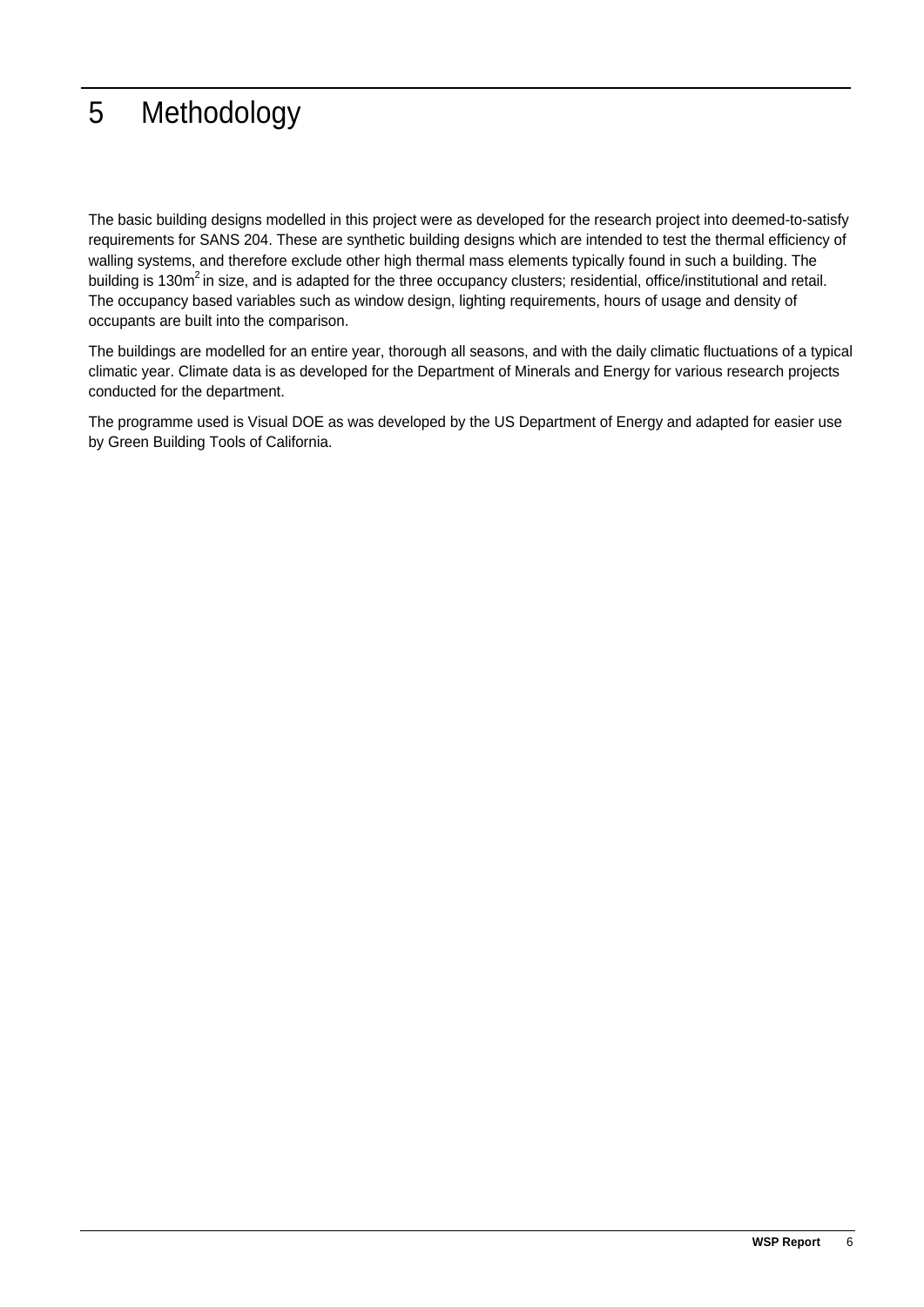## 6 Results

The detailed modelling results are set out in Annexure A.

On average, the synthetic designed 130.5m2 residential building energy usage is an arithmetic average of 7286kWh per annum, if the building is installed with walls complying with the SANS 204 deemed-to-satisfy level of minimum CR values.

For the residential occupancy group, using the above result as a base for comparison with other systems which do not comply with the minimum CR requirement, the following table of average percentage increases for energy usage over all regions, and average increased annual energy usage (kWh/m2), is observed.

| Light steel frame, without thermal insulation                       | 64% | 35.7 kWh/m2 |
|---------------------------------------------------------------------|-----|-------------|
| Light steel frame structure, with thermal insulation to SANS<br>204 | 41% | 22.9 kWh/m2 |
| 140mm hollow concrete block wall with 12mm sand cement<br>plaster   | 36% | 20.1 kWh/m2 |
| Solid double 106mm brick without cavity                             | 30% | 16.7 kWh/m2 |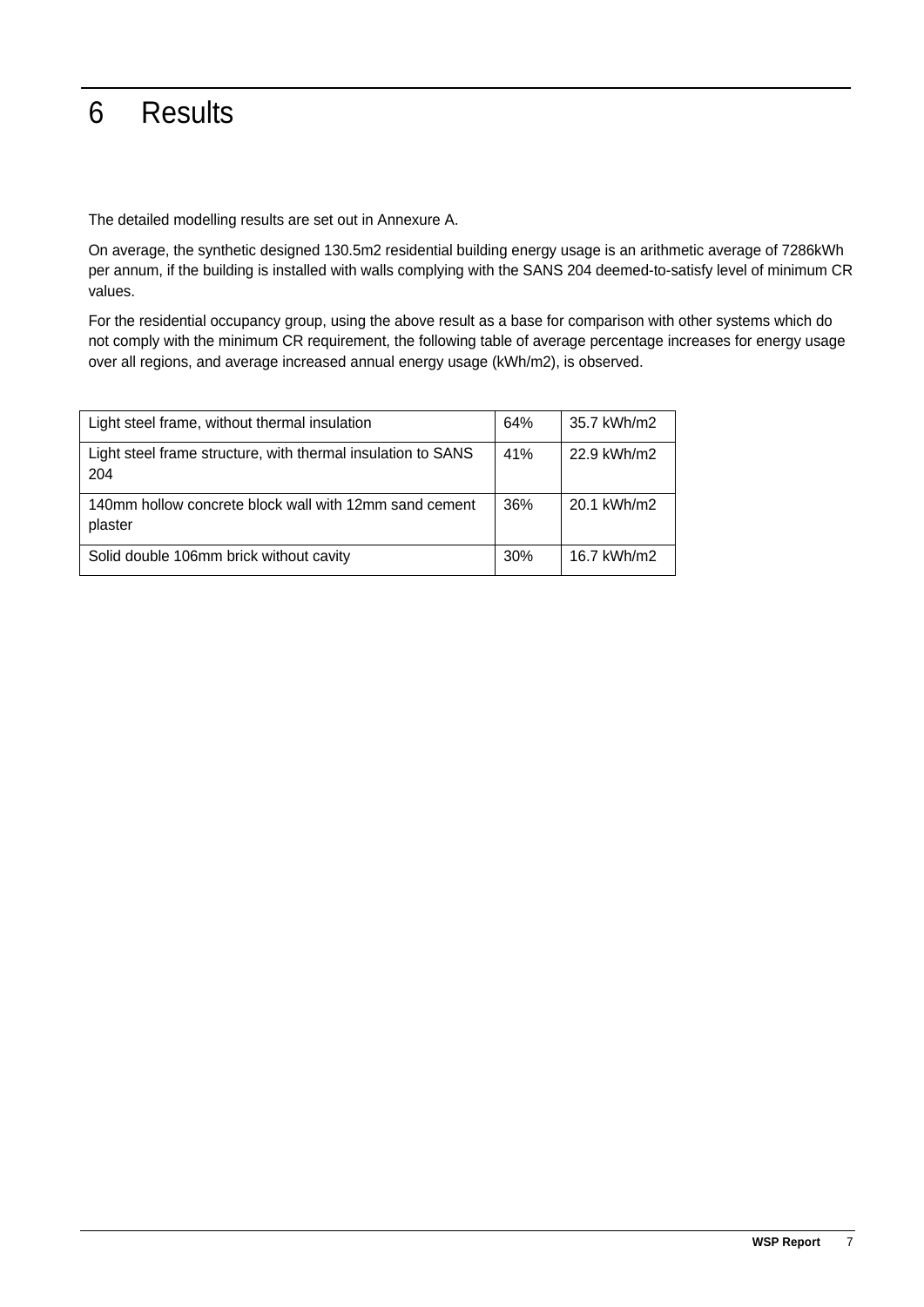## 7 Conclusion

The levels of stringency imposed in SANS 204 in terms of the minimum CR product values for walling systems with surface density greater than 180kg/m2, will result in significantly lower energy usage in buildings, when compared to buildings constructed of walls with low capacity and / or resistance.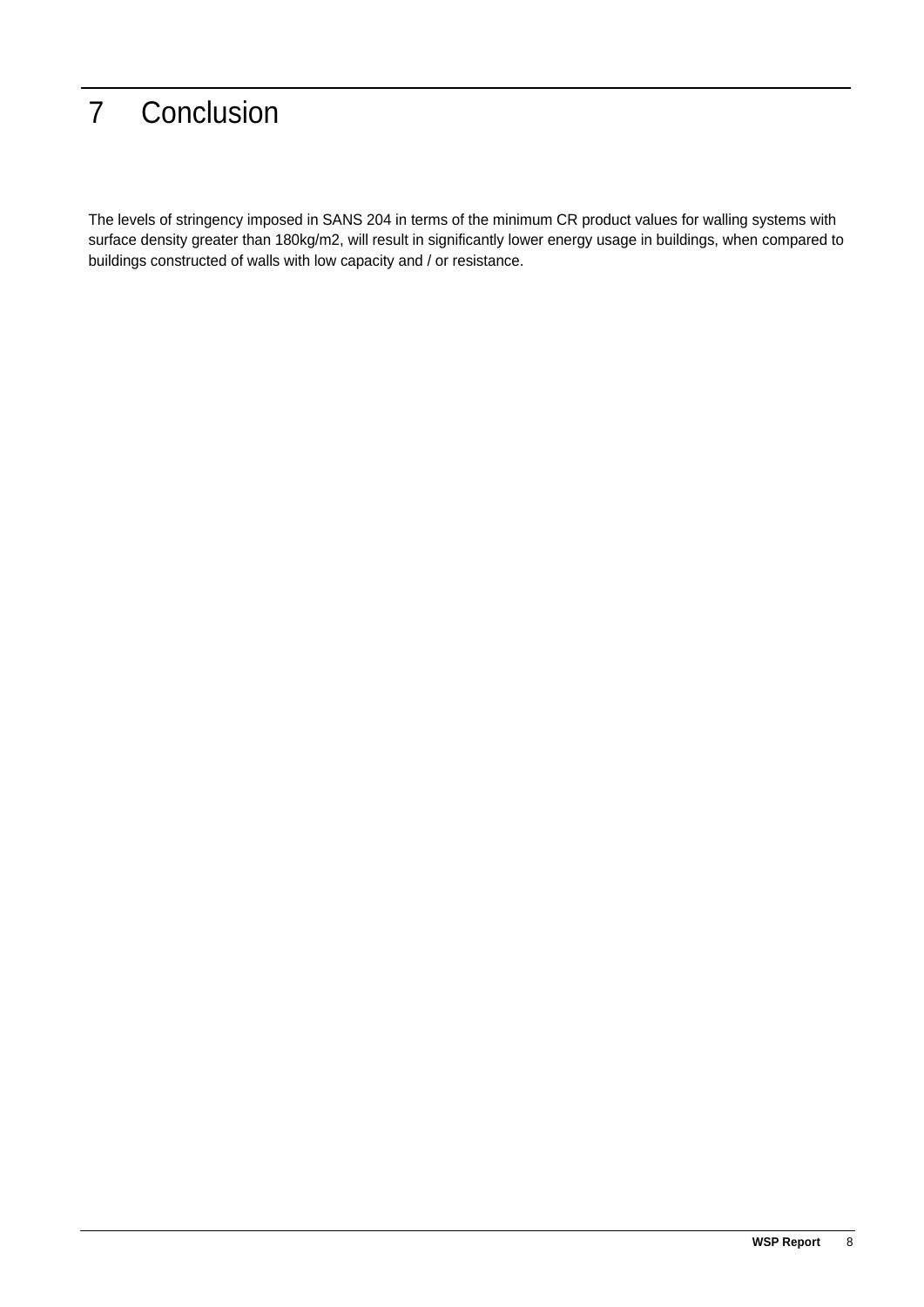## 8 Recommendation

It is apparent that, in our South African climate, external walls of buildings should contain minimum levels of thermal capacity and resistance. These findings support previous thermal modelling research in South Africa. Given our urgent need to save energy, it is important for government, regulators and standards bodies to take these findings seriously and move rapidly to a deemed-to-satisfy standard that facilitates maximum energy savings. Alternatively, deemed-to-satisfy requirements could be replaced by a requirement for a rational design by a competent person, if low thermal capacity and / or resistance walls are selected. This would give opportunity for designers to introduce design elements to mitigate against the additional energy use likely to result from low mass materials being used.